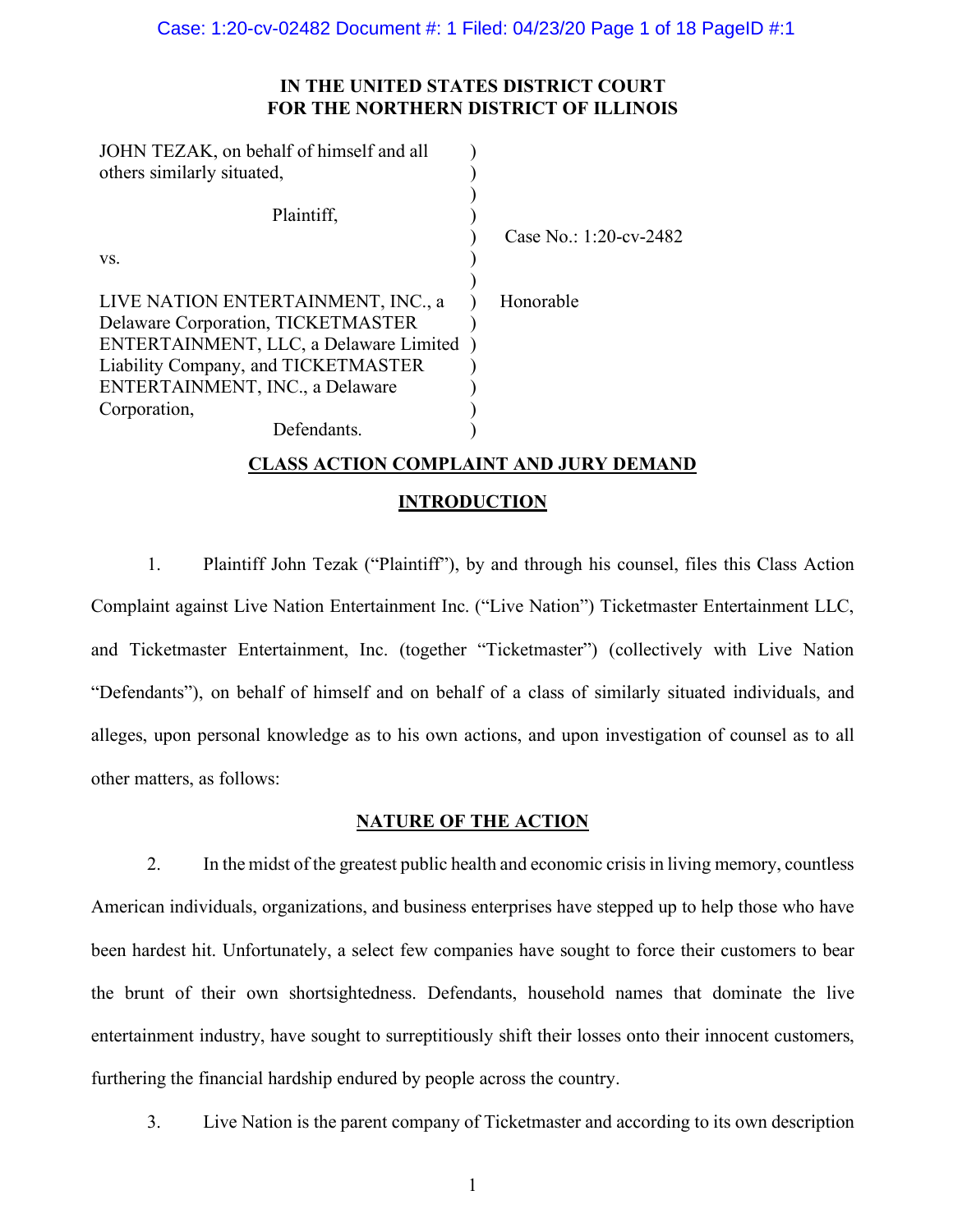### Case: 1:20-cv-02482 Document #: 1 Filed: 04/23/20 Page 2 of 18 PageID #:2

"the largest live entertainment company in the world".<sup>[1](#page-1-0)</sup> Ticketmaster is the nation's most dominant ticketing company, and it provides ticketing services for most if not substantially all of Live Nation's events.

4. Plaintiff brings this action on behalf of himself and a class of similarly situated individuals who purchased tickets to Defendants' events, which in response to apparent liabilities they would incur stemming from the COVID-19 pandemic, Defendants "postponed" indefinitely so that they could keep their customers' money as a form of interest-free loan.

5. Defendants have quietly sought to force their buyers to endure the financial losses that Defendants created for themselves in the entirely foreseeable scenario that world occurrences would cause the simultaneous cancellation of numerous public events.

6. Defendants' uniform conduct is equally applicable to the class. Plaintiff bringsthis class action against Defendants for: (1) breach of contract; (2) conversion; (3) negligent misrepresentation; (4) violations of the Illinois Consumer Fraud Act, 815 ILCS 505/2 *et seq.*; (5) violations of the Illinois Ticket Sale and Resale Act, 815 ILCS 414/1.5 *et seq*,; and (6) unjust enrichment. Plaintiff seeks an order requiring Defendants to, among other things: (1) cease retaining funds for any cancelled and/or constructively cancelled event; (2) cease listing events as postponed when they know that that they cannot reasonably be rescheduled; and (3) pay damages and/or restitution to Plaintiff and Class members.

#### **JURISDICTION AND VENUE**

7. This Court has subject matter jurisdiction pursuant to 28 U.S.C. § 1332(d)(2). The amount in controversy, exclusive of interest and costs, exceeds the sum or value of \$5,000,000 and is a class action in which there are numerous class members who are citizens of states different from

<span id="page-1-0"></span>Live Nation's 2019 10k (available at [https://investors.livenationentertainment.com/sec](https://investors.livenationentertainment.com/sec-filings/annual-reports/content/0001335258-20-000028/0001335258-20-000028.pdf)[filings/annual-reports/content/0001335258-20-000028/0001335258-20-000028.pdf\)](https://investors.livenationentertainment.com/sec-filings/annual-reports/content/0001335258-20-000028/0001335258-20-000028.pdf) (last visited April 23, 2020).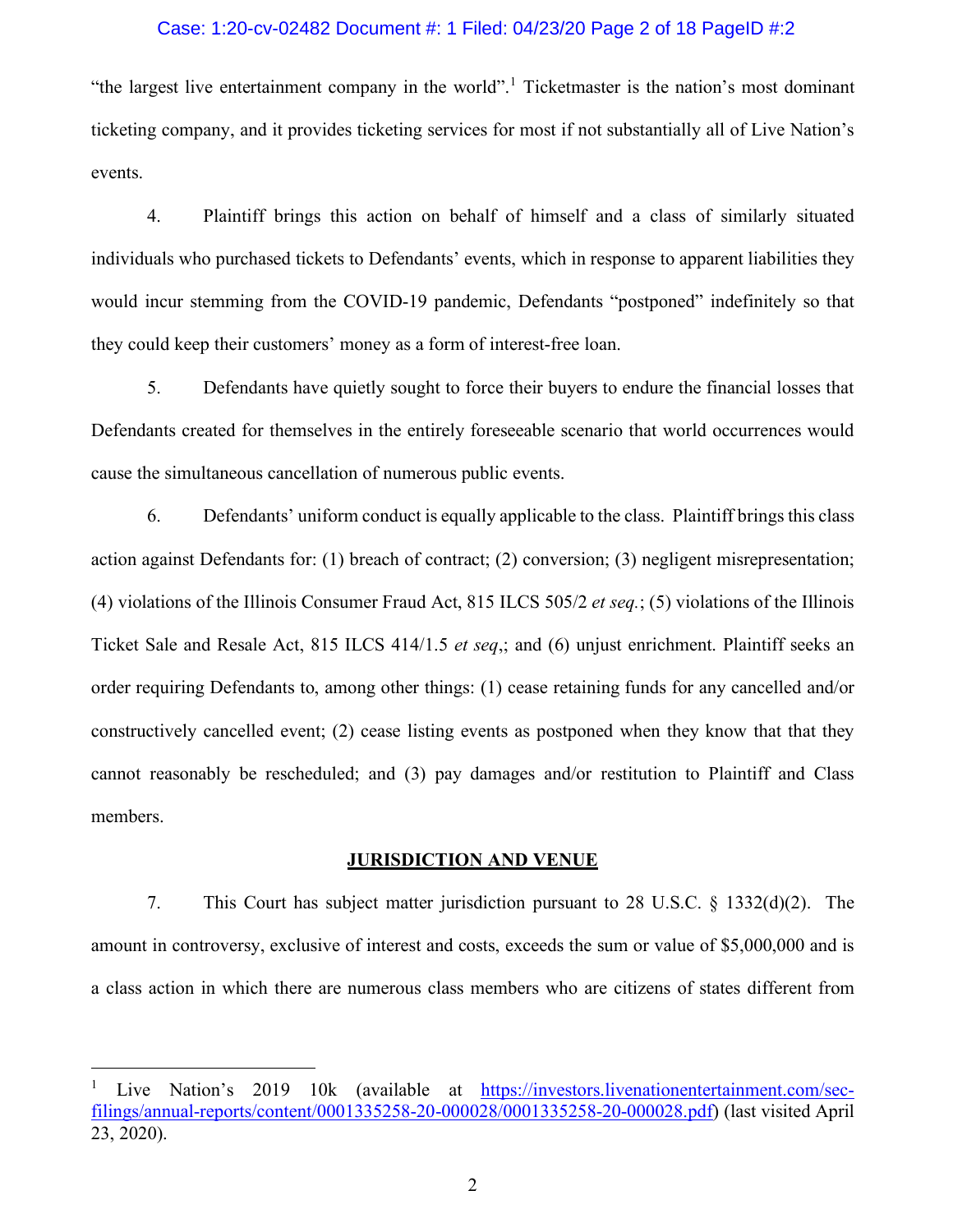### Case: 1:20-cv-02482 Document #: 1 Filed: 04/23/20 Page 3 of 18 PageID #:3

Defendants. The number of members of the proposed class is in the aggregate greater than 100 and more than two-thirds of the class members reside in states other than the state in which Defendants are citizens.

8. This Court has personal jurisdiction over Defendants because they conduct significant, substantial, and not-isolated business activities in Illinois and a substantial portion of the acts complained of took place in Illinois. Defendants' Terms of Service also require submission to the Jurisdiction of the State of Illinois.

9. Venue is proper in the Northern District of Illinois because Defendants conduct business in this District and many of the events that gave rise to Plaintiff's claims occurred in this District.

## **PARTIES**

10. Plaintiff John Tezak is an individual and a citizen of Illinois.

11. Defendant Live Nation Entertainment Inc. is a Delaware corporation with its principal place of business located in Beverly Hills, California.

12. Defendant Ticketmaster Entertainment, Inc. is a Delaware Corporation and a subsidiary of Live Nation, with its principal place of business located in Beverly Hills, California

13. Defendant Ticketmaster Entertainment, LLC is organized under the laws of Delaware and is a subsidiary of Live Nation, with its principal place of business located in Beverly Hills, California

### **FACTUAL ALLEGATIONS**

14. Live Nation is a juggernaut. Not only does it produce live entertainment events, but it owns many of the entertainment venues that it utilizes and manages many of the entertainers whose shows it produces.

15. By its own account, Live Nation "connect[ed] nearly 98 million fans to more than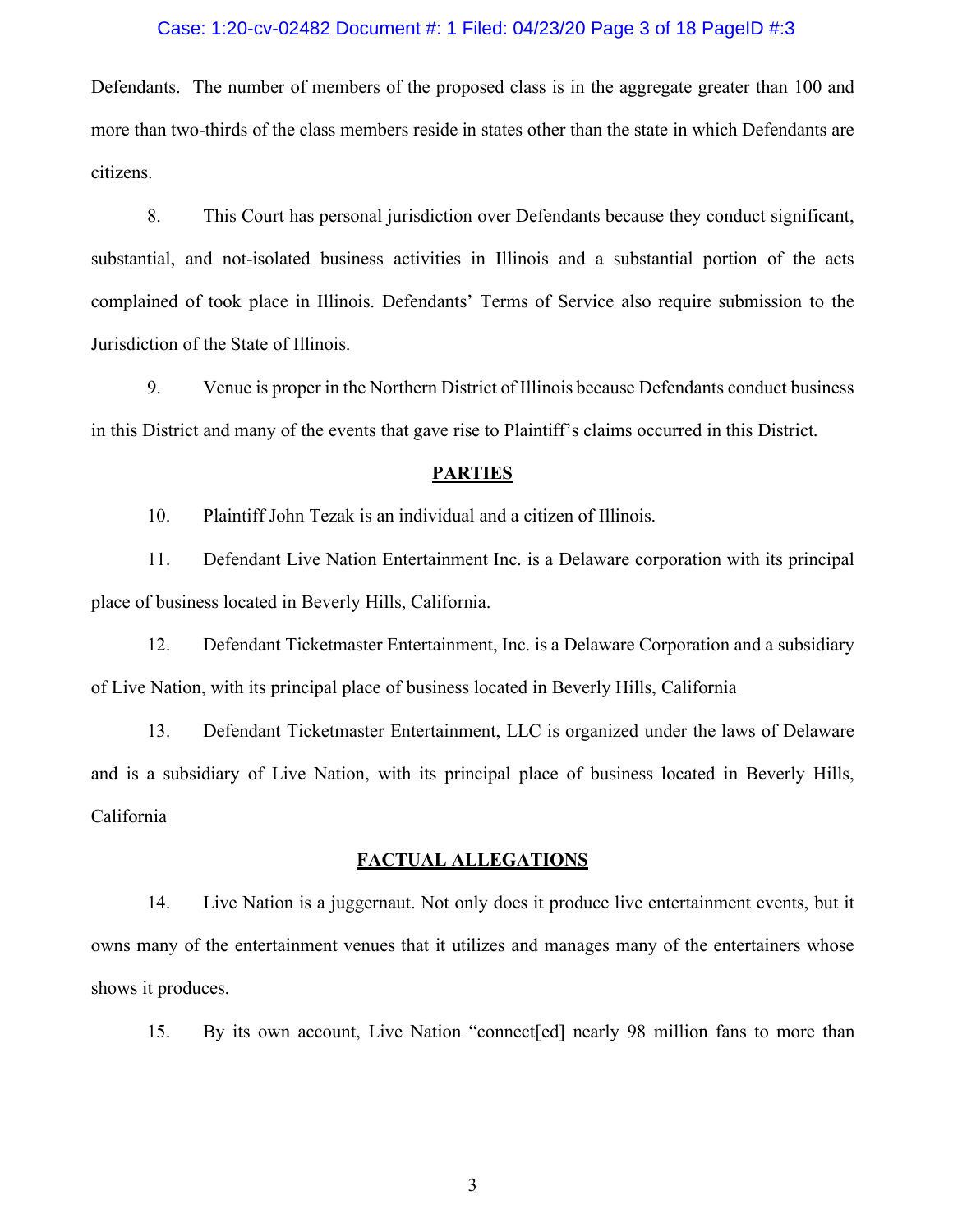#### Case: 1:20-cv-02482 Document #: 1 Filed: 04/23/20 Page 4 of 18 PageID #:4

40,000 events for over 5,000 artists in 2019."[2](#page-3-0)

16. In addition to producing events, Live Nation owns, operates, has exclusive booking rights for or has an equity interest in some 27[3](#page-3-1) entertainment venues.<sup>3</sup>

17. As of the end of 2019, Live Nation employed 110 artist managers "manag[ing] music artists and acts across all music genres" providing "services" to more than 500 artists.<sup>[4](#page-3-2)</sup>

18. Live Nation's ticketing business subsidiary Ticketmaster "provides ticket sales, ticket resale services and marketing and distribution globally through www.ticketmaster.com and www.livenation.com and our other websites, mobile apps, numerous retail outlets and call centers, selling over 485 million tickets in 2019 through our systems. Ticketmaster serves nearly 11,500 clients worldwide across multiple event categories, providing ticketing services for leading arenas, stadiums, festival and concert promoters, professional sports franchises and leagues, college sports teams, performing arts venues, museums and theaters."[5](#page-3-3)

19. Defendants "sell tickets through websites, mobile apps, ticket outlets and telephone call centers. During 2019, [they] sold 48%, 48%, 3% and 1% of primary tickets through these channels, respectively." [6](#page-3-4)

20. Live Nation reports that "our Concerts business generated \$9.4 billion, or 81.6%, of our total revenue during 2019."<sup>[7](#page-3-5)</sup> Its total revenue for 2019 was \$11.5 billion.<sup>[8](#page-3-6)</sup>

21. As a massive, dominant international corporation, Live Nation knows the risks that its business faces. In its 2019 SEC filings, it noted that "[w]e may be adversely affected by the occurrence

<span id="page-3-1"></span><sup>3</sup> *Id.*

- <span id="page-3-2"></span><sup>44</sup> *Id.*
- <span id="page-3-3"></span><sup>5</sup> *Id.*
- <span id="page-3-4"></span> $6$   $Id.$
- <span id="page-3-5"></span> $^7$  *Id.*
- <span id="page-3-6"></span><sup>8</sup> *Id.*

<span id="page-3-0"></span> $2 \frac{10k}{ }$ .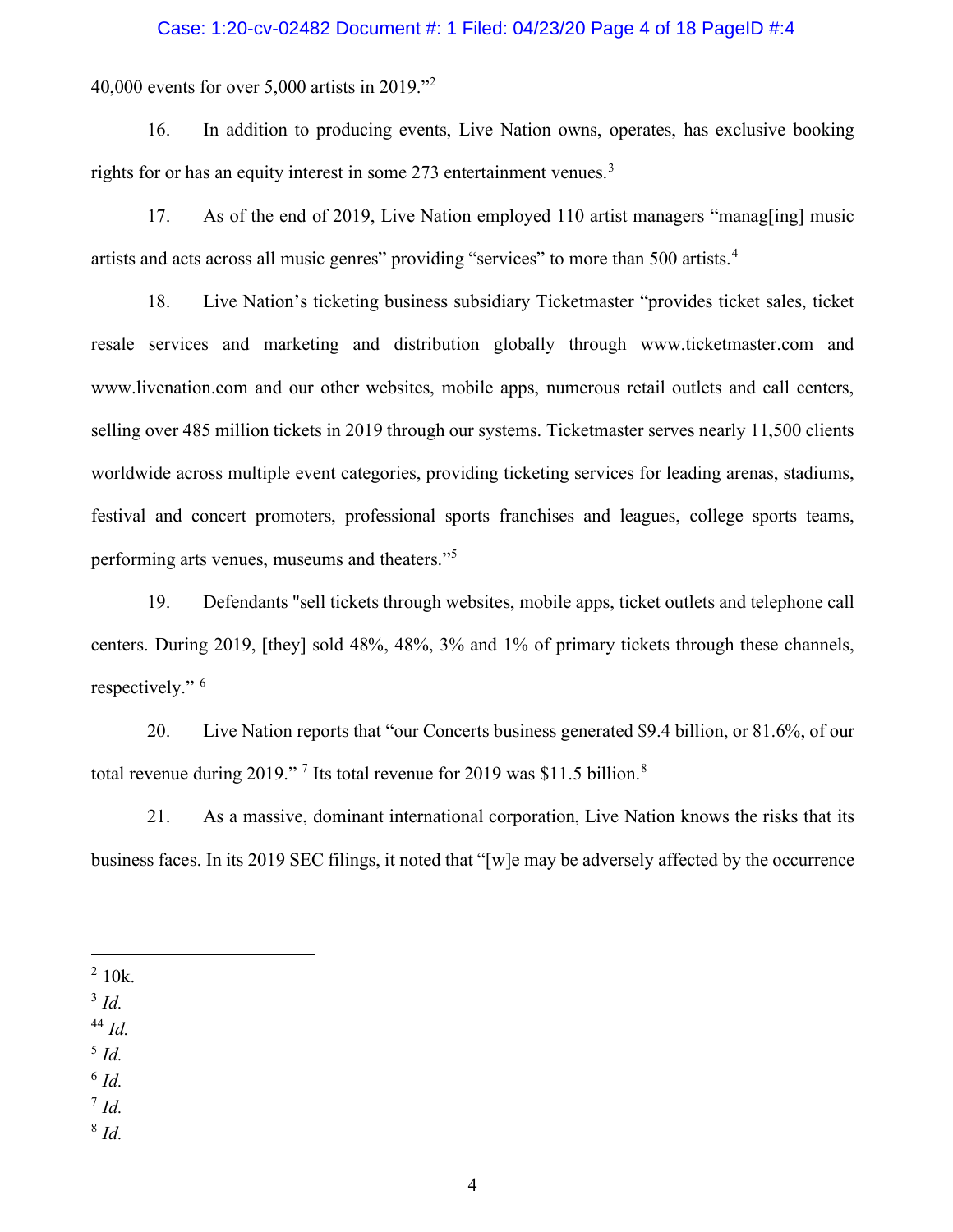#### Case: 1:20-cv-02482 Document #: 1 Filed: 04/23/20 Page 5 of 18 PageID #:5

of extraordinary events, such as terrorist attacks or disease epidemics."

22. Live Nation has admitted, prior to the American expansion of the Covid-19 crisis, that "[t]he occurrence and threat of extraordinary events, such as terrorist attacks, intentional or unintentional mass-casualty incidents, public health concerns such as contagious disease outbreaks, natural disasters or similar events, may deter artists from touring and/or substantially decrease the use of and demand for our services and the attendance at live music events, which may decrease our revenue or expose us to substantial liability."

23. As Live Nation notes, such disruptions are not at all unprecedented. "The terrorism and security incidents in the past, military actions in foreign locations, periodic elevated terrorism alerts and fears from publicized contagious disease outbreaks have raised numerous challenging operating factors, including public concerns regarding air travel, military actions and additional national or local catastrophic incidents, causing a nationwide disruption of commercial and leisure activities."

24. Live Nation has long known that "[a]ttendance at events may decline due to fears over terrorism and contagious disease outbreaks, which could adversely impact our operating results."

25. Live Nation knew that the timing of any such outbreak could disproportionately disrupt its business, since "[w]hile our Concerts segment operates year-round, we generally experience higher revenue during the second and third quarters due to the seasonal nature of shows at our outdoor amphitheaters and festivals, which primarily occur from May through October."<sup>[9](#page-4-0)</sup>

26. Despite Live Nation's awareness of the risks it faced, it limited its ability to respond to those risks through the acquisition and maintenance of debt. It recently admitted that "[w]e have a large amount of debt and lease obligations that could restrict our operations and impair our financial condition."<sup>[10](#page-4-1)</sup>

<span id="page-4-1"></span><span id="page-4-0"></span><sup>9</sup> *Id.*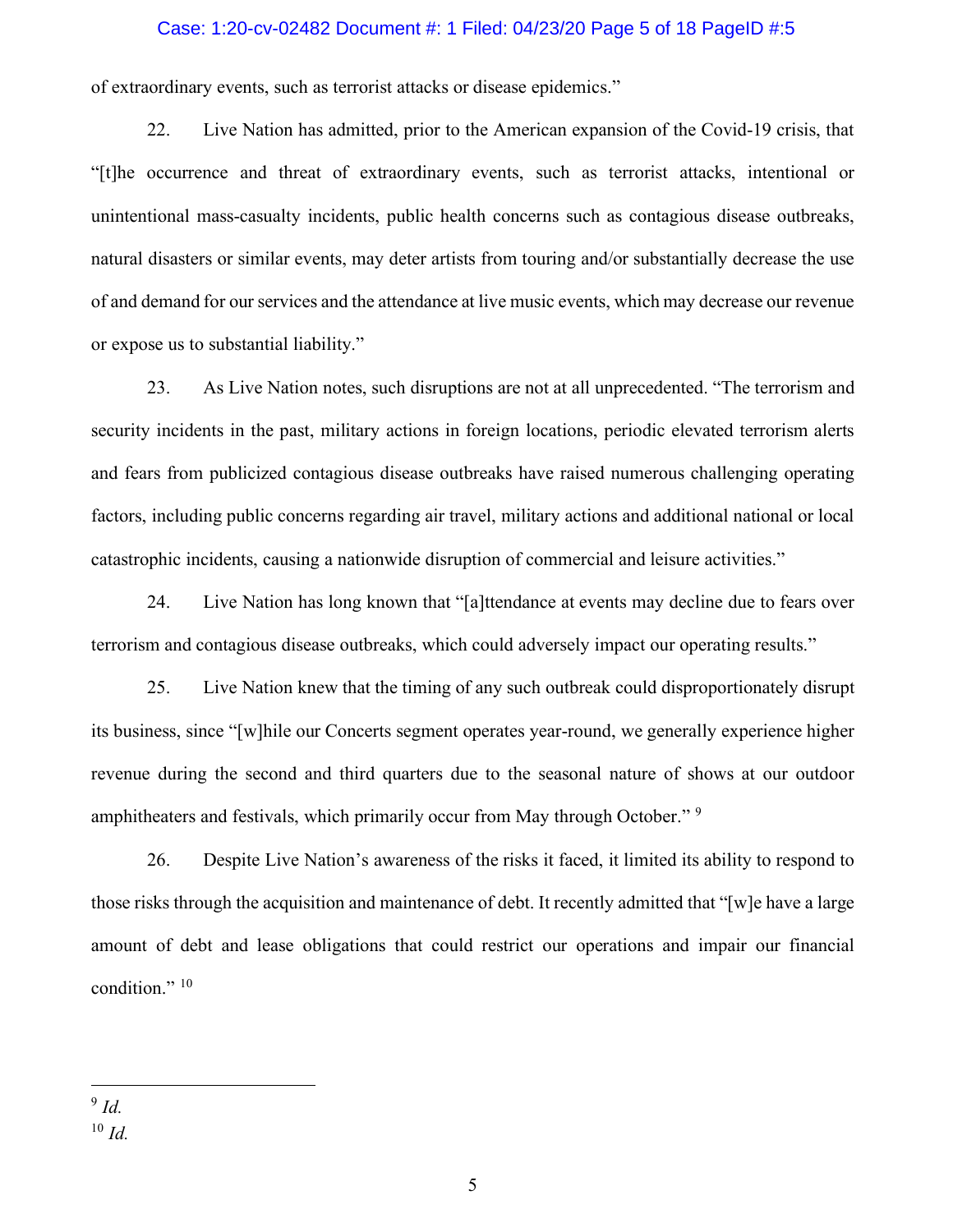### Case: 1:20-cv-02482 Document #: 1 Filed: 04/23/20 Page 6 of 18 PageID #:6

27. Even with its precarious leverage situation, Live Nation should have been relatively well-prepared for the type of disruptions it knew could happen. As it acknowledges, "we generally receive cash related to ticket revenue at our owned or operated venues and festivals in advance of the event, which is recorded in deferred revenue until the event occurs. With the exception of some upfront costs and artist deposits, which are recorded in prepaid expenses until the event occurs, we pay the majority of event-related expenses at or after the event."<sup>[11](#page-5-0)</sup>

28. This background makes Defendants' actions in responding to the Covid-19 pandemic and the pain they have inflicted on their customers all the more unreasonable.

## *The Pandemic*

29. The scope, scale, and hurt of the Covid-19 pandemic are by now familiar to all.

30. On January 7, 2020, an outbreak of viral pneumonia in China's Hubei province was identified as a new coronavirus.

31. On January 20, 2020, the World Health Organization reported the first confirmed cases of the new coronavirus outside of China, in Thailand, Japan, and South Korea.

32. On January 21, 2020, the United States announced its first known case of the new coronavirus.

33. On January 23, 2020, China placed the City of Wuhan and its 11 million residents under strict quarantine orders.

34. On January 30, as the outbreak spread to 19 countries and more than 9,000 cases had been detected, the World Health Organization declared the outbreak a public health emergency.

35. On January 31, 2020, President Trump announced that the federal government would ban entry to most foreign nationals who had traveled to China within the last 14 days.

36. On February 11, 2020, the World Health Organization announced that the disease

<span id="page-5-0"></span> $11$  *Id.*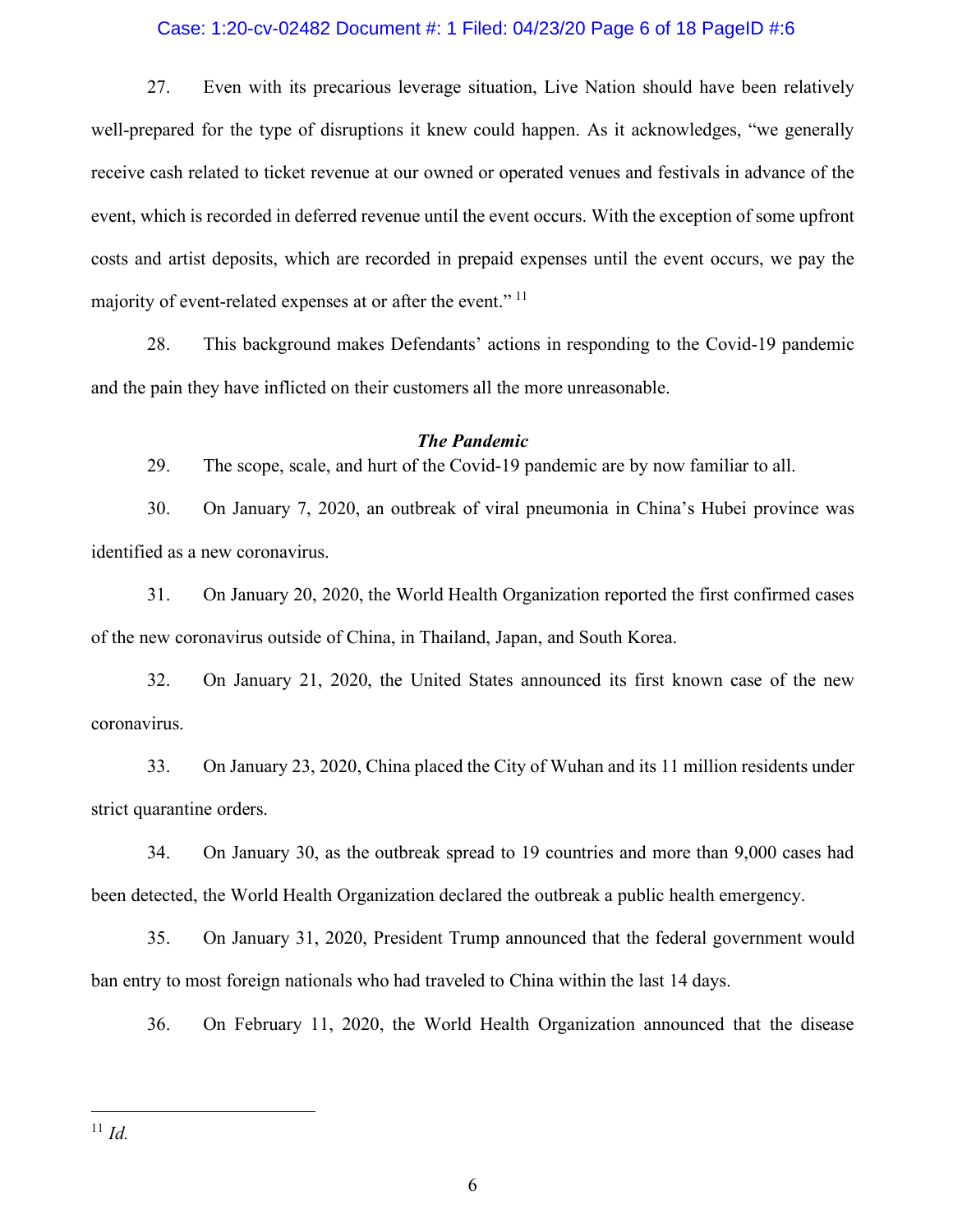#### Case: 1:20-cv-02482 Document #: 1 Filed: 04/23/20 Page 7 of 18 PageID #:7

caused by the new coronavirus would be officially named Covid-19.

37. On February 26, 2020, Defendants' home state of California announced its first apparent case of local transmission of the virus.

38. On February 29, 2020, President Trump announced additional travel restrictions involving Iran and issued increased warning regarding travel to Italy and South Korea. That same day, a man from Washington became the first known American fatality from Covid-19.

39. Large scale events began cancellations. On March 4, 2020, Miami's Ultra Music Festival announced the cancellation of its annual gathering of tens of thousands of fans. Two days later, Austin's yearly South by Southwest festival, a gathering that brings some 400,000 people together, was cancelled.

40. On March 11, 2020, the National Basketball Association announced the suspension of its season, and the next day the National Hockey League followed suit.

41. In the following days and weeks, it became apparent that all large-scale gatherings would need to be stopped to limit the spread of the virus. Live Nation announced the cessation of all concert tours on March 12.

42. On March 19, California Governor Gavin Newsom ordered the state's nearly 40 million people to stay at home save for a few essential purposes.

43. Nearly every state followed suit, with some form of similar order issuing in all but a few states.

44. Illinois' stay-at-home order was effective on March 21.

45. As a result of the virus and the response thereto, the nation's economy has largely ground to a halt. Companies of all sizes and individual citizens have been forced to cope with the loss of income.

46. While everyday people were forced to make difficult decisions and thrust into a state of constant worry about their health, their loved ones, and their ability to pay the bills, Defendants took to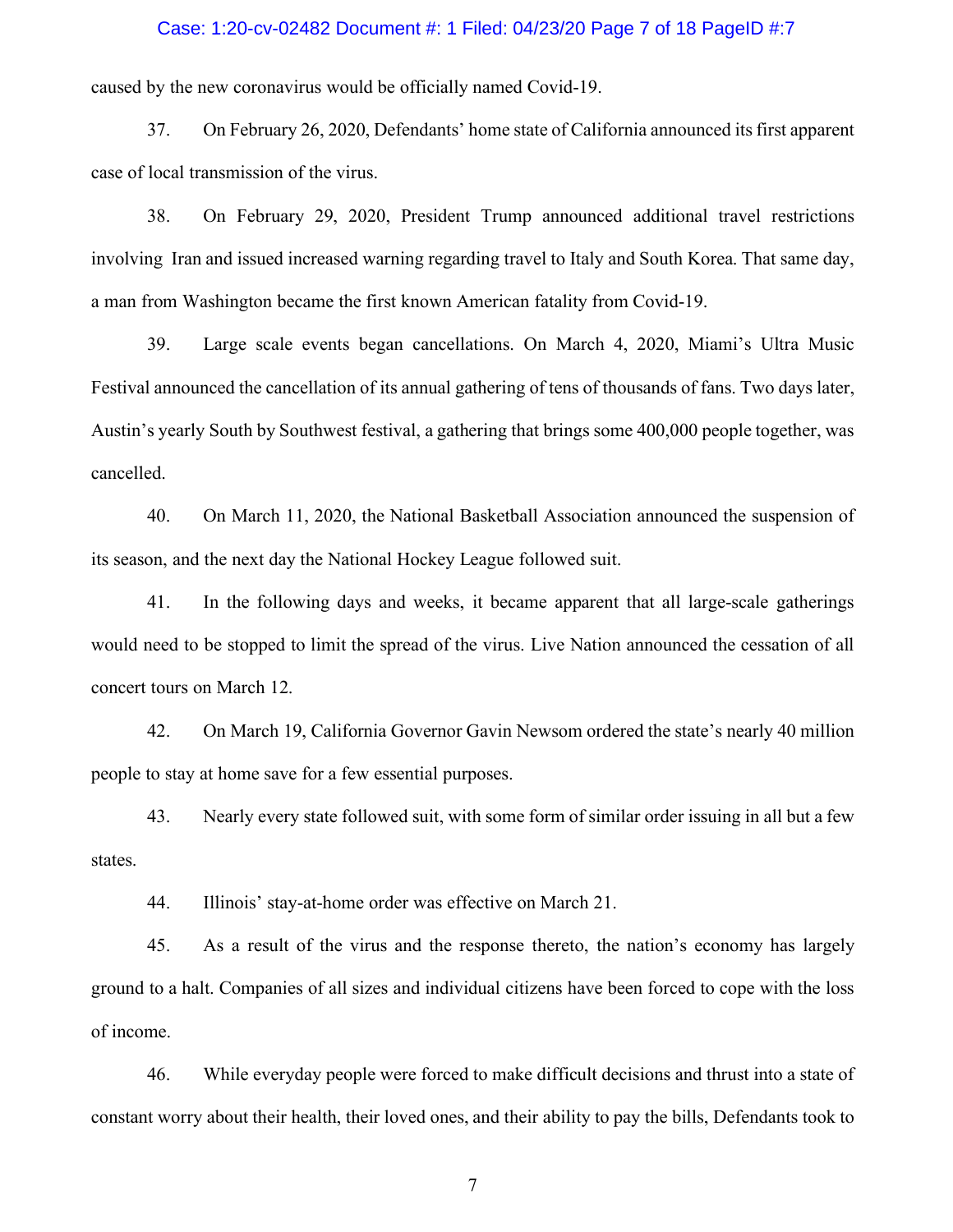#### Case: 1:20-cv-02482 Document #: 1 Filed: 04/23/20 Page 8 of 18 PageID #:8

a policy of hoarding money they had collected for events that they knew could not occur.

47. Ticketmaster drew nationwide ire when on or about April 13, 2020, it made a "clarification" to its refund policy that noted that while refunds would be made for events that were "cancelled," refunds for events that were postponed or rescheduled were at the discretion of the event promoter.

48. Of course, the absurdity of this position is that *Live Nation is the event promoter* for an enormous percentage of Ticketmaster's events, and Live Nation had indefinitely "postponed" hundreds or thousands of events that plainly could not occur any time in the foreseeable future.

49. The outrage at Ticketmaster was swift and furious. One Twitter user who was widely quoted in various media outlets vented that it was "[c]omforting to know that even when the world is in the grips of a pandemic, Ticketmaster remains committed to being just a surprisingly large piece of [expletive]."<sup>[12](#page-7-0)</sup>

50. On April 26, 2020, Members of the United States House of Representatives sent a letter to both Defendants, which noted that they were "incredulous at Ticketmaster's announced policy to refuse refunds to all requesting fans for ticketed events postponed by the Covid-19 pandemic." It continued that "[w]ith Americans weathering the brutal and continuing impacts of this global crisis, your decision to confiscate their money is reprehensible and should be reversed immediately."

51. "Instead of helping [its customers] lift [the] burden, your company has decided to make it heaver[,]" the letter added. "Given your enormous power over the marketplace, your company's assertions that this inability to obtain a full refund for postponed events [] rings hollower than a drum. In effect, your company is holding hostage money that could constitute a rent check, electric bill, or groceries to feed children."

52. In response to this backlash, on April 17, 2020 Ticketmaster (through its president)

<span id="page-7-0"></span><sup>&</sup>lt;sup>12</sup> [https://www.usatoday.com/story/entertainment/music/2020/04/13/coronavirus-ticketmaster](https://www.usatoday.com/story/entertainment/music/2020/04/13/coronavirus-ticketmaster-changes-refund-policy-sparks-outrage/2986708001/)[changes-refund-policy-sparks-outrage/2986708001/](https://www.usatoday.com/story/entertainment/music/2020/04/13/coronavirus-ticketmaster-changes-refund-policy-sparks-outrage/2986708001/) (last visited April 21, 2020).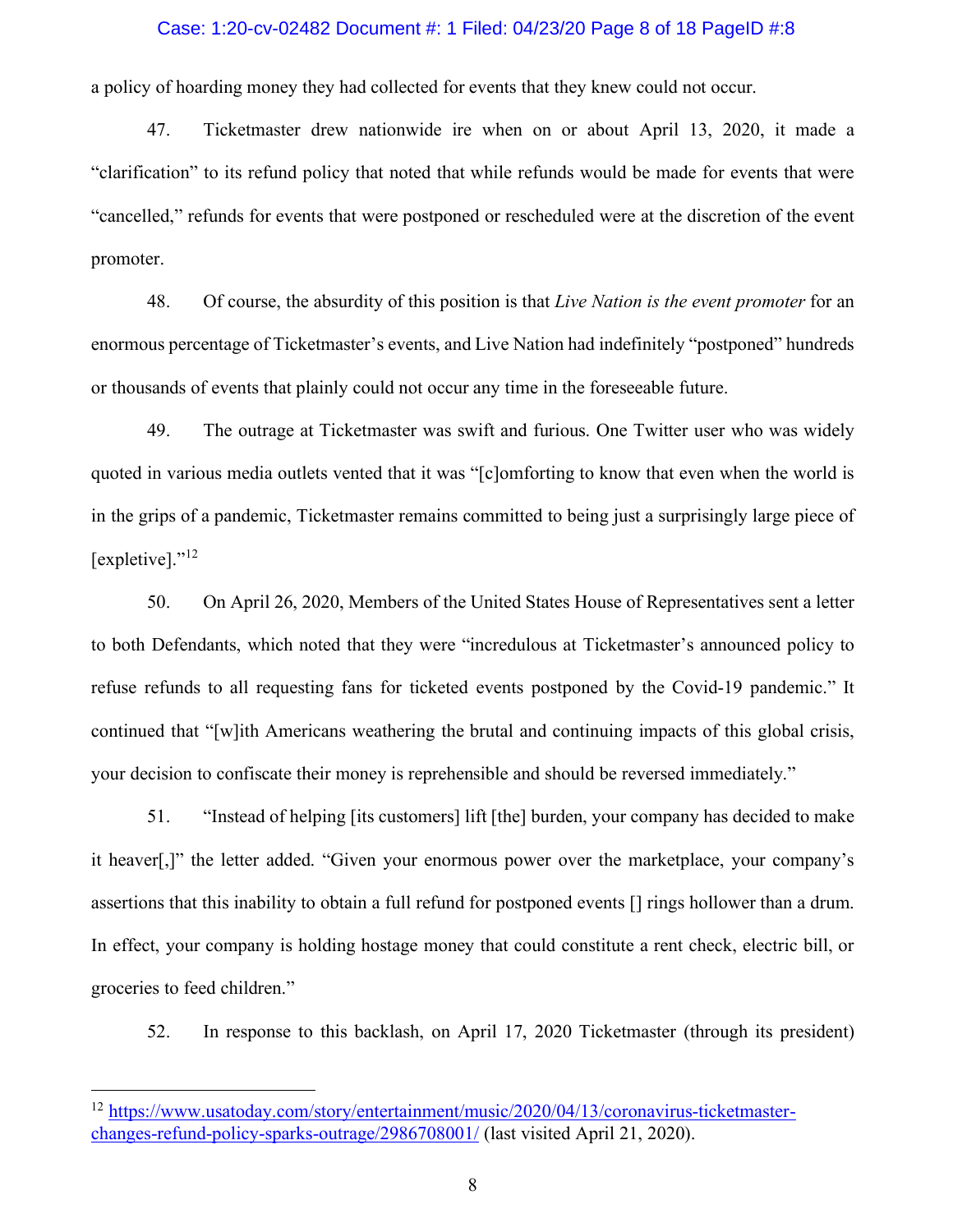#### Case: 1:20-cv-02482 Document #: 1 Filed: 04/23/20 Page 9 of 18 PageID #:9

issued a statement that noted that refunds had been authorized for a mere 5,000 of the company's 55,000 events scheduled to take place between March 1 and the end of 2020. It added that "as of today… Live Nation… [has] announced that they will begin to provide refunds, on a rolling basis, for all events impacted by Covid-19."

53. The statement referred to Live Nation as one of Ticketmaster's two largest event organizers, without reference to the fact that it is actually Ticketmaster's parent company.

54. Though details have scarcely been communicated other than through the media, Live Nation's apparently intends to roll out a new "Rock When You're Ready" plan which indicated that beginning May 1, fans would have 30 days to request a refund for shows which had been rescheduled for a specific date in the future. Any event that was "postponed" but not "rescheduled" would become eligible for a 30 day refund period when (if) it received a new date.

55. Live Nation's plan is obviously suspect given that it allows the company to retain all funds associated with "postponed" events until a triggering event of its own choosing takes place.

56. The policy is even more problematic given the near-certainty that large scale events will not be permitted to occur in 2020.

57. At some point, it is no longer unreasonable to call an event postponed. If it occurs later than the next occurrence of that event would have, it is clearly a different event. For example, when an annual music festival is "rescheduled" for its usual time slot in the following year, it is functionally the same as a cancellation.

58. Live Nation's plan also appears designed to push customers toward alternatives to refunds, such as credits and potentially deferred "charitable" donations'

59. Live Nation continues to hold thousands of events, including many dozens of Illinois events, in purgatory, so that it can retain the proceeds of the ticket sales by not acknowledging that there is little to no likelihood that the events can be rescheduled.

60. More than 60 events in Chicago alone are currently listed by Live Nation as postponed,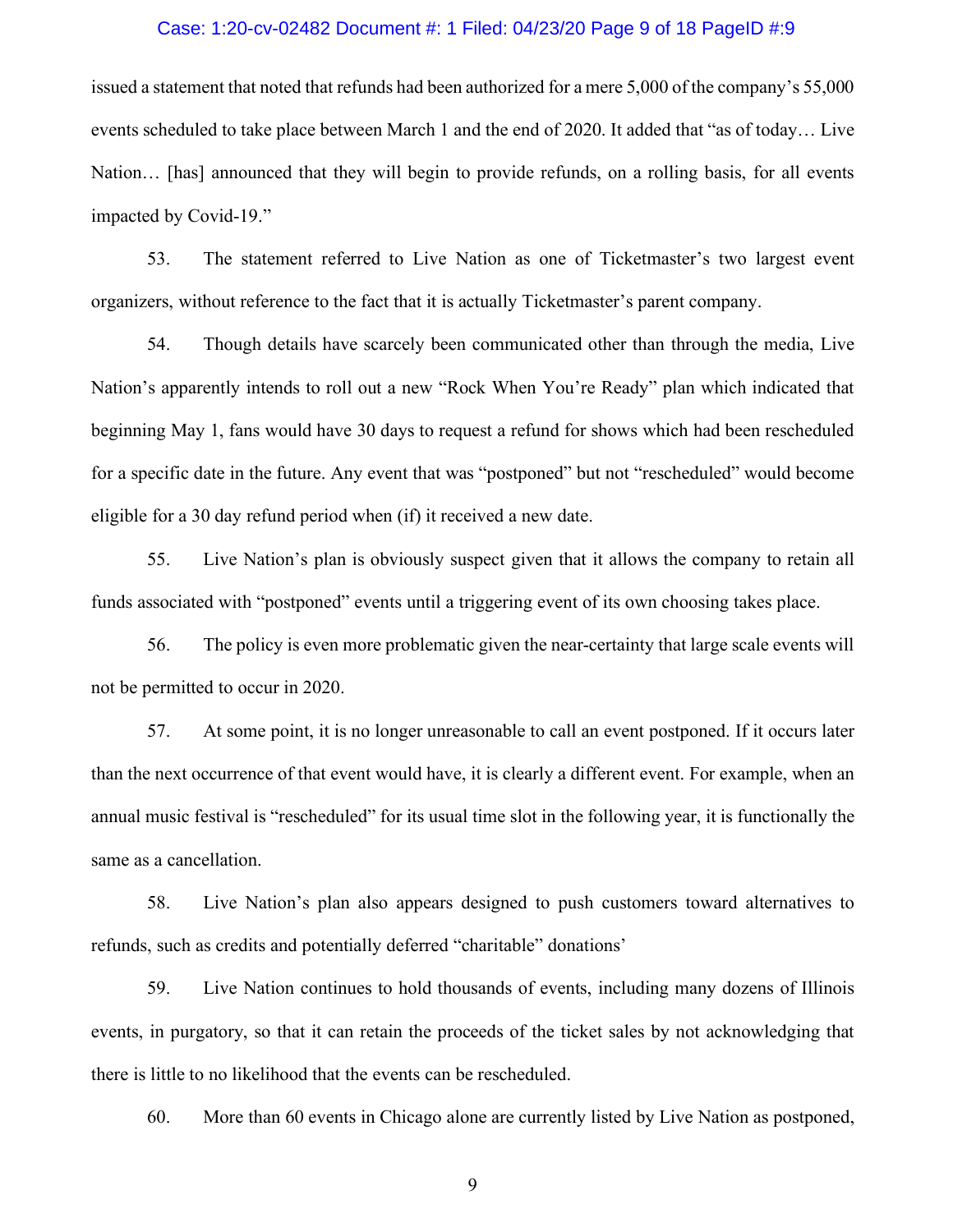#### Case: 1:20-cv-02482 Document #: 1 Filed: 04/23/20 Page 10 of 18 PageID #:10

and countless others are scheduled for dates on which they clearly will not occur.

61. For example, Live Nation still lists Chicago events scheduled for June and July, despite the fact that Illinois Governor JB Pritzker has advised the cancellation of all large events through summer.

62. In fact, Governor Pritzker noted that "I do not see how we are going to have large gatherings of people again until we have a vaccine, which is months and months away."

63. Most experts predict that the earliest possible time that a vaccine may become widely available is sometime in mid to late 2021.

64. Live Nation and Ticketmaster are therefore knowingly retaining funds that they collected from customers for events that they know cannot reasonably be rescheduled.

## *Defendants' User Agreement*

65. Defendants share Terms of Use **(Exhibit 1)** that by their terms apply to customers' use of "Live Nation and Ticketmaster's sites and mobile applications" and "purchase, possession, or use of any Live Nation or Ticketmaster tickets, products, or services."

66. Defendants' Terms of Use were last updated June 25, 2019.

67. The Terms of Use incorporate Defendants' Privacy Policy and Purchase Policy **(Exhibit 2)** by reference.

68. The Terms of Use purport to require most users to waive their right to a jury trial or to participate in a class action, however various terms of those provisions and the clauses themselves are unenforceable.

69. In contrast, the Terms of Use expressly require users to "submit to the jurisdiction of the State of Illinois for any complaints involving a ticketed event held in Illinois.:

70. The Purchase Policy, incorporated in the Terms of Use, provides that "[i]f an event is canceled, and you purchased your ticket through [Ticketmaster], our phone center, or Fan-to-Fan, we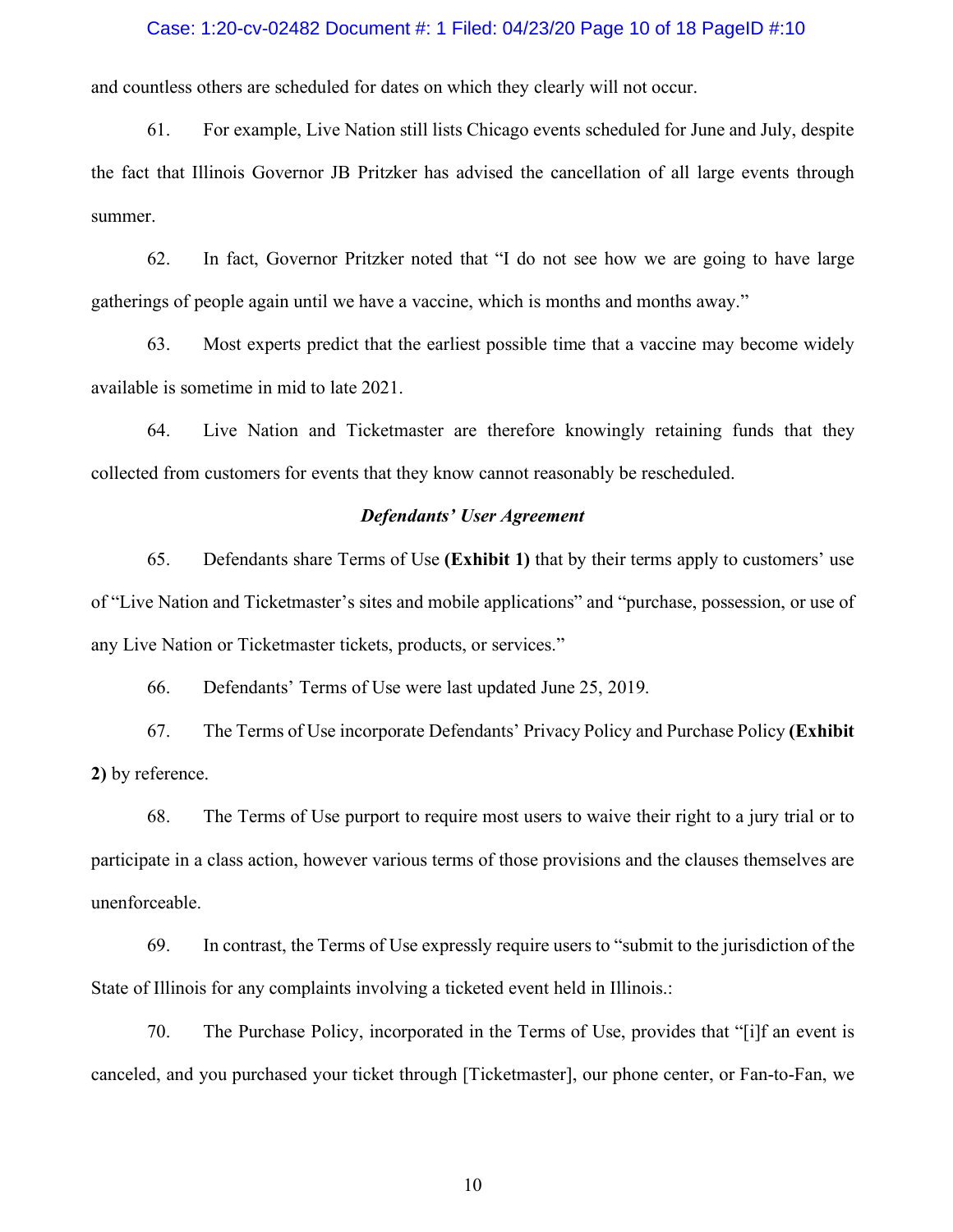### Case: 1:20-cv-02482 Document #: 1 Filed: 04/23/20 Page 11 of 18 PageID #:11

will automatically issue you a refund to the credit card, debit card, gift card or the method of payment used to make your purchase."

71. The Purchase Policy states that "[y]ou agree that you will not attempt to evade, avoid, or circumvent any refund prohibitions in any manner with regard to tickets you purchased. Without limiting the generality of the foregoing, you will not contact us to seek a refund or exchange from us when we are prohibited from providing one by its clients, and you will not dispute or otherwise seek a 'chargeback' from the company whose credit card you used to purchase tickets from the Site. Should you do so, your tickets are subject to immediate cancellation, and we may, in our sole discretion, refuse to honor pending and future ticket purchases made from all credit card accounts or online accounts on which such chargebacks have been made, and may prohibit future purchases from all persons in whose name the credit card accounts exist and any person who accesses any associated online account or credit card or who otherwise breaches this provision from using the Site."

# *Plaintiff's Purchase of Defendants' Tickets*

72. On or about mid-December of 2019, Plaintiff Tezak purchased two tickets from Defendants to their March 17, 2020 Blake Shelton concert at the Allstate Arena in Rosemont Illinois.

73. Plaintiff paid approximately \$300 for the two tickets.

74. Due to the pandemic, the concert did not occur, but was "postponed" indefinitely.

75. Defendants received Plaintiff's money for a concert that cannot reasonably be expected to occur any time in the foreseeable future and are refusing to refund it.

#### **CLASS ALLEGATION**

76. Plaintiff brings this class action under Rule 23 and seek certification of the claims and issues in this action pursuant to the applicable provisions of Rule 23. The proposed class is defined as:

All persons residing in the United States or its territories who purchased tickets to a Live Nation event that did not or cannot occur and to whom Defendants have not provided a refund. Excluded from the Class are (a) any person who has specifically requested a coupon in lieu of a refund; (b) all persons who are employees, directors, officers, and agents of either Defendant; (c) governmental entities; and (d) the Court, the Court's immediate family, and Court staff.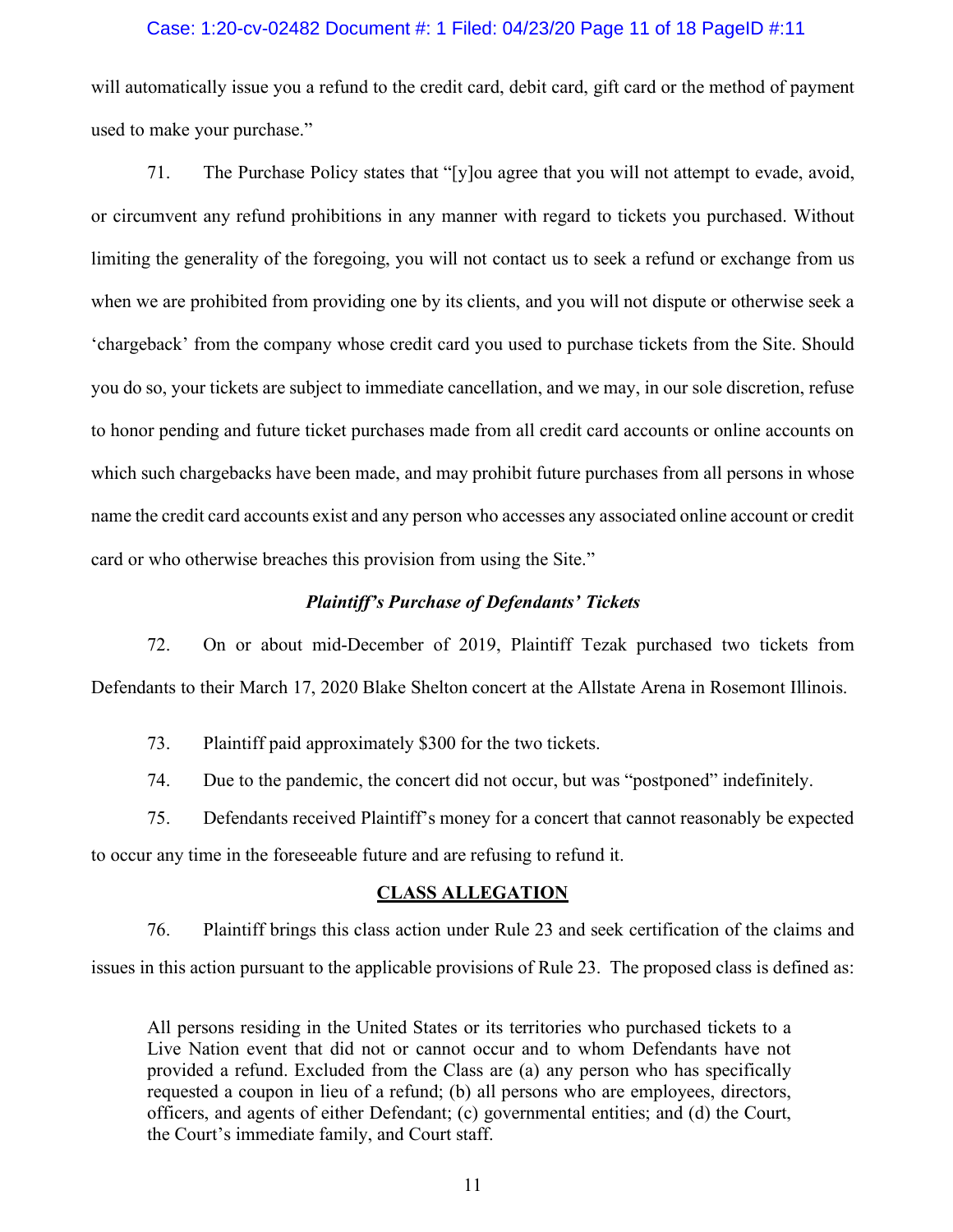77. Alternatively, Plaintiff seeks certification of a proposed class defined as:

All persons residing in the United States or its territories who purchased tickets to a Live Nation event **at a venue in Illinois** that did not or cannot occur and to whom Defendants have not provided a refund. Excluded from the Class are (a) any person who has specifically requested a coupon in lieu of a refund; (b) all persons who are employees, directors, officers, and agents of either Defendant; (c) governmental entities; and (d) the Court, the Court's immediate family, and Court staff.

78. Plaintiff reserves the right to amend or modify the Class definitions with greater specificity or division into subclasses after having had an opportunity to conduct discovery.

79. Numerosity. Fed. R. Civ. P. 23(a)(1). Defendants have stated that there at least 55,000 events in its system that were scheduled to occur between March 1 and the end of 2020, and that they had only begun providing refunds to ticket holders for 12,000 of them, with another 5,000 potentially in the pipeline. Thousands of these events were set to occur at venues in Illinois, and almost every event entailed the sale of thousands of tickets. At a minimum, there are tens of thousands of Class Members but very likely many more. The exact size of the proposed class and the identity of all class members can be readily ascertained from Defendants' records.

80. Commonality. Fed. R. Civ. P. 23(a)(2) and (b)(3). There are questions of law and fact common to the class, which questions predominate over any questions affecting only individual class members. Common issues include:

a. Whether Defendants' user agreement contains a valid agreement to arbitrate claims and/or class action waiver;

b. Whether or the extent to which Defendants' statements and representations constituted misrepresentations'

c. When an event that is suspended indefinitely amounts to a cancellation;

d. Whether Defendants' failure to issue refunds constitutes a breach of contract and/or conversion;

e. Whether Defendants knew or should have known that in the event of widespread event cancellations they would be unable to honor their refund obligations;

f. Whether Defendants' conduct is violative of state consumer protection laws, including the Illinois Consumer Fraud and Deceptive Business Practices Act, 815 ILCS 505/1 *et seq.*;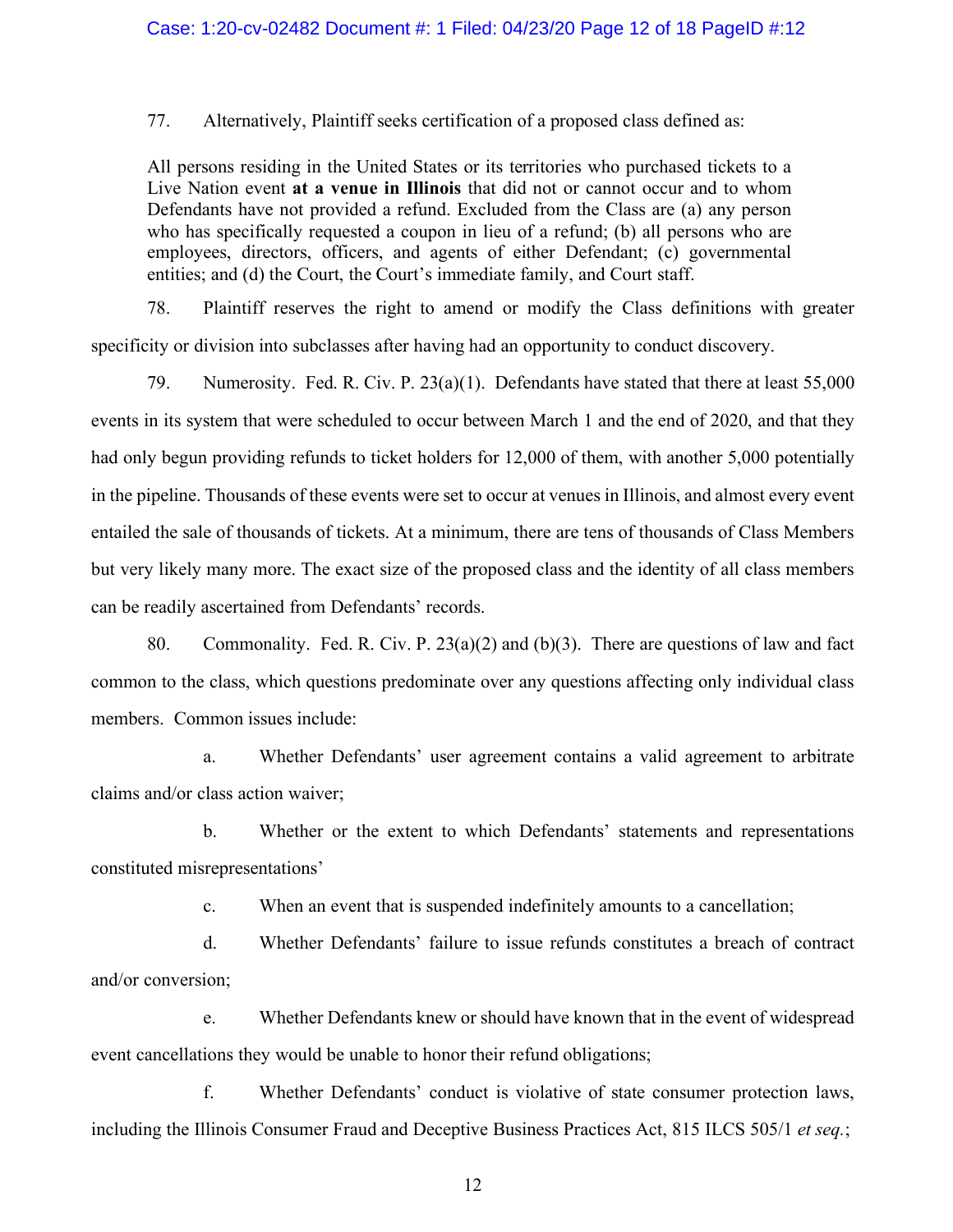## Case: 1:20-cv-02482 Document #: 1 Filed: 04/23/20 Page 13 of 18 PageID #:13

g. Whether Defendants' conduct is violative of the Illinois Ticket Sale and Resale Act, 815 ILCS 414 *et seq*.;

h. The nature of the relief, including equitable relief, to which Plaintiff and the class are entitled.

81. Typicality. Fed. R. Civ. P. 23(a)(3). Plaintiff's claims are typical of the claims of the Class he seeks to represent. Plaintiff and all Class members were exposed to uniform practices and sustained injuries arising out of and caused by Defendants' unlawful conduct.

82. Adequacy of Representation. Fed. R. Civ. P. 23(a)(4). Plaintiff will fairly and adequately represent and protect the interests of the members of the Class. Further, Plaintiff's counsel is competent and experienced in litigating class actions.

83. Superiority. Fed. R. Civ. P. 23(b)(3). A class action is superior to any other available means for the fair and efficient adjudication of this controversy. The claims of Plaintiff and individual class members are small compared to the burden and expense that would be required to separately litigate their claims against Defendants, and it would be impracticable for class members to seek redress individually. Litigating claims individually would also be wasteful to the resources of the parties and the judicial system and create the possibility of inconsistent or contradictory judgments. Class treatment provides manageable judicial treatment which will bring an orderly and efficient conclusion to all claims arising from Defendants' misconduct. Class certification is therefore appropriate under Rule 23(b)(3).

84. Class certification is also appropriate under Rule 23(b)(1), as the prosecution of separate actions by individual members of the class would create the risk of adjudications with respect to individual class members that would, as a practical matter, be dispositive of the interests of other members not parties to the adjudication and substantially impair their ability to protect those interests.

85. Class certification is also appropriate under Rule 23(b)(2), as Defendants have acted and/or refused to act on grounds generally applicable to the class, thereby making final injunctive relief or corresponding declaratory relief appropriate for the class.

## **FIRST CAUSE OF ACTION**

### **Breach of Contract**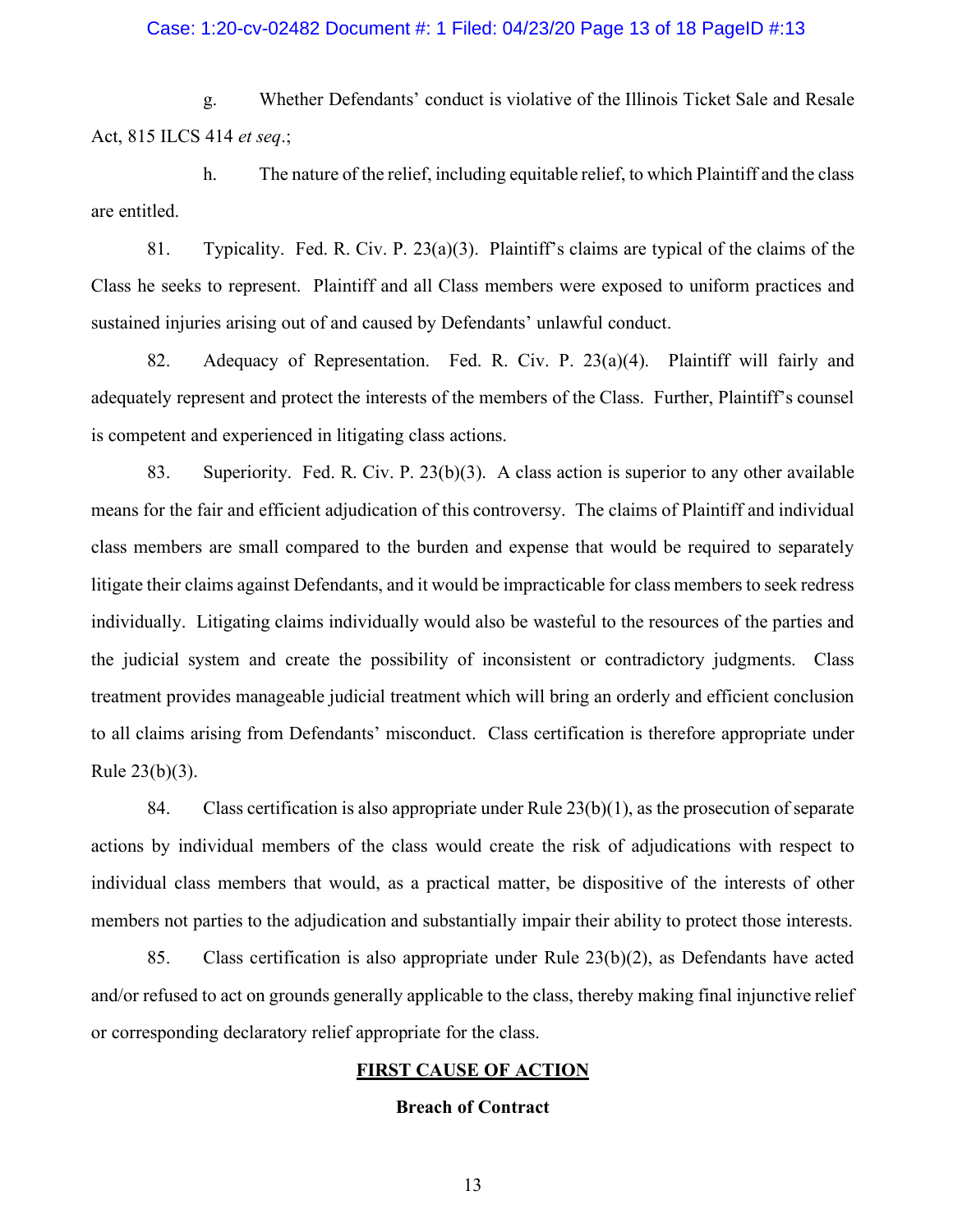### Case: 1:20-cv-02482 Document #: 1 Filed: 04/23/20 Page 14 of 18 PageID #:14

## **Plaintiff and Each Class Against Each Defendant**

86. Plaintiff incorporates all preceding factual allegations as if fully set forth herein.

87. A contract was formed between Plaintiff and Class members on the one hand and Defendants on the other with respect to purchases of event tickets.

88. The contract was offered by Defendants and formed at the time Plaintiff and the Class accepted it by using Defendants' website or app, creating their accounts, and/or making purchases. The contract includes Defendants' Purchase Policy.

89. The Purchase Policy obligates Defendants to provide refunds for cancelled events.

90. Plaintiff and the Class performed their obligations under the contract.

91. Defendants breached the contract when they functionally cancelled events and did not refund customers' money.

92. Defendants' breaches were willful and not the result of mistake or inadvertence.

93. As a result of Defendants' breach of the contract, Plaintiff and other Class members have been damaged in an amount to be determined at trial.

## **SECOND CAUSE OF ACTION**

## **Conversion**

#### **Plaintiff and Each Class Against Each Defendant**

94. Plaintiff incorporates all preceding factual allegations as if fully set forth herein.

95. Plaintiff and the Class owned and had a right to possess funds in the amount that they paid for tickets to events that cannot and will not take place.

96. Defendants intentionally and substantially interfered with property belonging to Plaintiff and the Class by taking possession of it, refusing to refund it to Plaintiff, preventing Plaintiff and the Class from having access to it, and/or refusing to return it to Plaintiff after a demand was made for its return.

97. Plaintiff and the Class did not consent to Defendants' conduct in withholding their funds.

98. Defendants' exercise of dominion and control over Plaintiff's property was knowing and wrongful.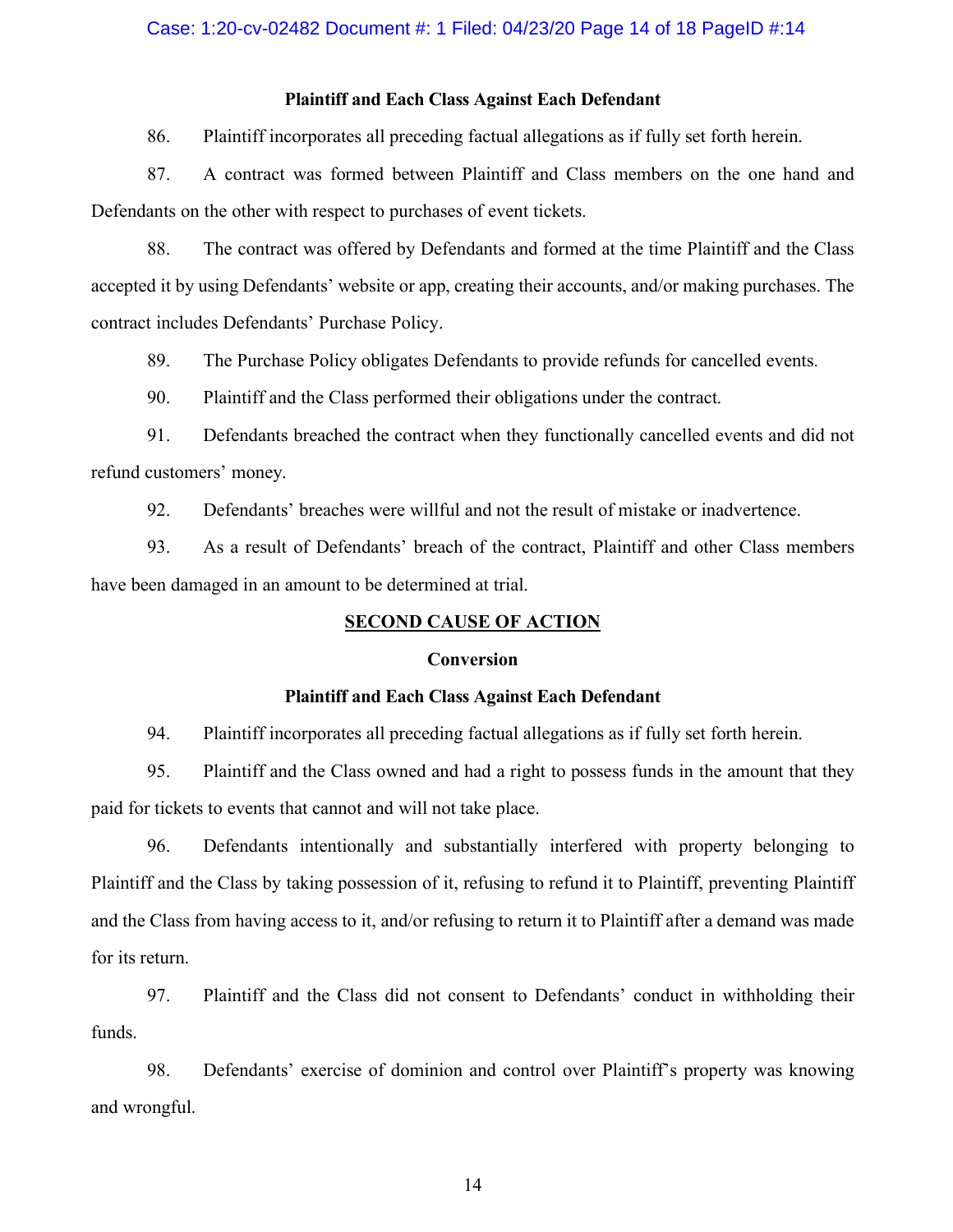#### Case: 1:20-cv-02482 Document #: 1 Filed: 04/23/20 Page 15 of 18 PageID #:15

99. Plaintiff and the Class were harmed by Defendants' conduct.

100. The conduct of each Defendant was a substantial factor in causing this harm to Plaintiff and the Class.

101. As a result of Defendants' conduct, Plaintiff and other Class members have been damaged in an amount to be determined at trial.

# **THIRD CAUSE OF ACTION**

#### **Negligent Misrepresentation**

#### **Plaintiff and Each Class Against Each Defendant**

102. Plaintiff incorporates all preceding factual allegations as if fully set forth herein.

103. Defendants represented to Plaintiff that a fact was true; namely, that if they purchased tickets to Defendants' events, they would be able to get a refund if that event was cancelled.

104. Defendants' representation was not true.

105. Even if Defendants believed that the representation was true they had no reasonable grounds for believing that it was true when they made it given their stated awareness of the potential for widespread cancellations due to any number of foreseeable circumstances.

106. Defendants intended that Plaintiff and the Class would rely on their representation so that they would purchase event tickets.

107. Plaintiff and the Class reasonably relied on Defendants' representations in making their purchases.

108. Plaintiff and the Class were harmed.

109. Plaintiff's, and the Class' reliance on Defendants' representations was a substantial factor in causing their harm.

110. As a result of Defendants' misrepresentation(s), Plaintiff and other Class members have been damaged in an amount to be determined at trial.

### **FOURTH CAUSE OF ACTION**

### **Violation of the Illinois Consumer Fraud Act, 815 ILCS 505/2, et seq.**

## **Plaintiff and Each Class Against Each Defendant**

111. Plaintiff incorporates all preceding factual allegations as if fully set forth herein.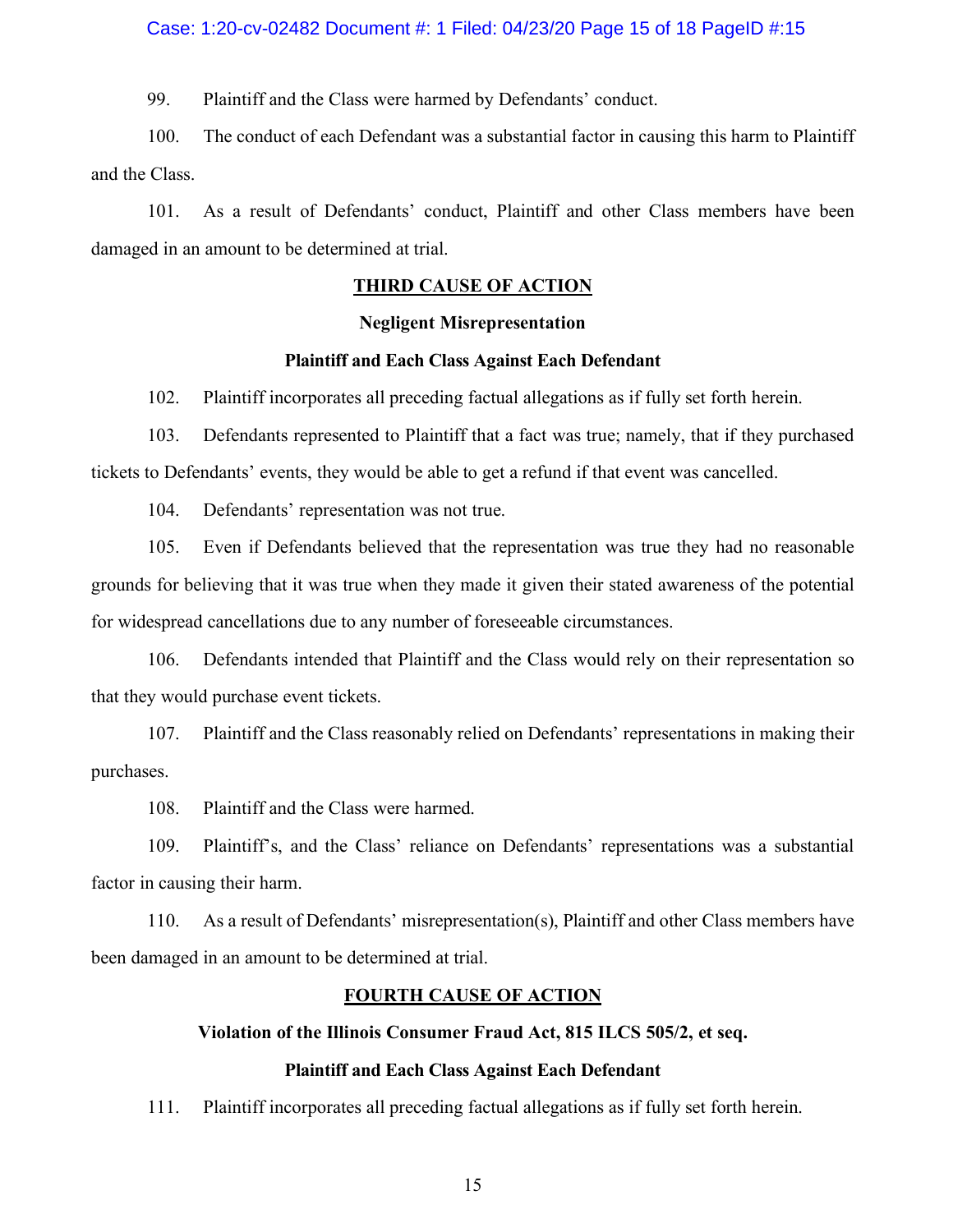#### Case: 1:20-cv-02482 Document #: 1 Filed: 04/23/20 Page 16 of 18 PageID #:16

112. The "Consumer Fraud and Deceptive Business Practices Act" 815 Ill. Comp. Stat. 505/2, *et seq.*, prohibits the use of unfair or deceptive business practices in the conduct of trade or commerce.

113. In the course of conducting business, Defendants committed unfair or deceptive acts and practices by concealing, suppressing, or omitting material facts, as set forth more fully herein.

114. Defendants intended that Plaintiff and each of the other members of the Illinois Class would rely upon its conduct, and a reasonable person would in fact be misled by this conduct.

115. In addition, Defendants' conduct showed malice and recklessness such that an award of punitive damages is appropriate.

# **FIFTH CAUSE OF ACTION**

### **Violation of the Illinois Ticket Sale and Resale Act, 815 ILCS 414/1.5, et seq.**

## **Plaintiff and Each Class Against Each Defendant**

116. Plaintiff incorporates all preceding factual allegations as if fully set forth herein.

117. Under Illinois Law, ticket brokers and resellers must guarantee a full refund of the amount paid by the purchaser, including all fees paid, if an event is cancelled and not rescheduled.

118. Further ticket brokers and resellers are required to maintain a consumer protection rebate fund in an amount in excess of \$100,000, which must be "cash available for immediate disbursement" for satisfaction of unpaid claims.

119. Defendants are ticket brokers and/or resellers under Illinois law and violated the Illinois Ticket Sale and Resale Act by failing to pay to Plaintiff and other Class Members a full cash refund for all amounts including fees paid for tickets to a cancelled or constructively cancelled events for which there is no rescheduled date.

120. As a result of Defendants' conduct, Plaintiffs and other Class Members suffered damages in an amount to be determined at trial.

### **SIXTH CAUSE OF ACTION**

#### **Unjust Enrichment**

## **Plaintiff and Each Class Against Each Defendant**

121. Plaintiff incorporates all preceding factual allegations as if fully set forth herein.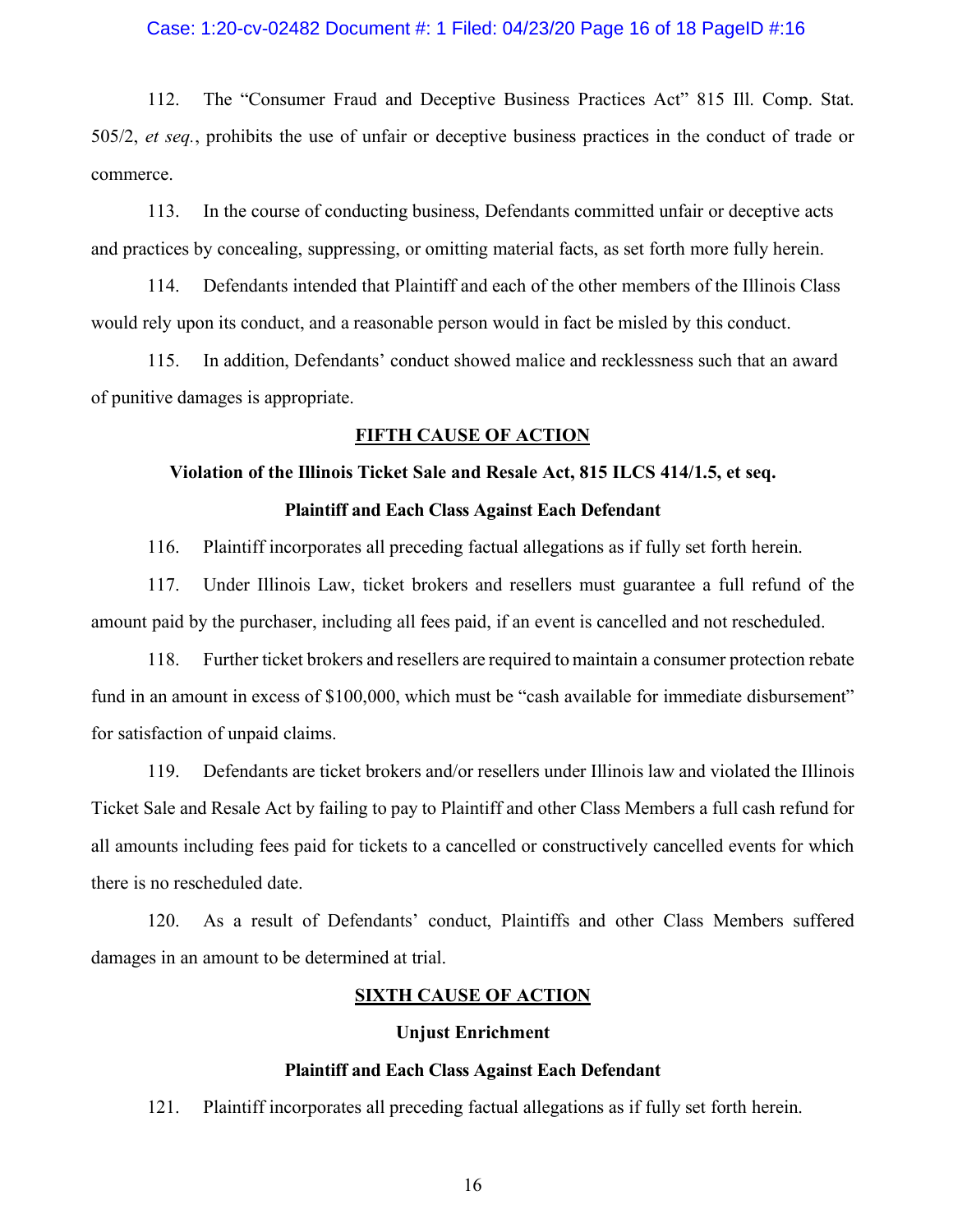#### Case: 1:20-cv-02482 Document #: 1 Filed: 04/23/20 Page 17 of 18 PageID #:17

122. By keeping funds paid to them for events that will not and cannot occur, Defendants have unjustly retained a monetary benefit.

123. That benefit was retained to the detriment of Plaintiff and the Class, who are deprived of their own money during the worst economic crisis in living memory.

124. Plaintiff and the Class have a better claim to the benefit than do the Defendants.

125. Defendants' retention of the benefit violated the fundamental principles of justice, equity, and good conscience.

## **REQUEST FOR RELIEF**

WHEREFORE, Plaintiff, on behalf of himself and the class of similarly situated individuals, requests the Court to:

(a) Certify the case as a class action pursuant to Rule 23 of the Federal Rules of Civil Procedure, designate Plaintiff as representative of the class and designate counsel of record as class counsel;

(b) Order Defendants to provide actual damages and equitable monetary relief (including restitution) to Plaintiff and class members and/or order Defendants to disgorge profits they realized as a result of their unlawful conduct;

(c) Order Defendants to pay punitive damages, as allowable by law, to Plaintiff and class members;

(d) Order Defendants to pay statutory damages, as allowable by the statutes asserted herein, to Plaintiff and class members;

(e) Declare Defendants conduct unlawful and enter an order enjoining Defendants from continuing to engage in the conduct alleged herein;

(f) For both pre and post-judgment interest at the maximum allowable rate on any amounts awarded;

(g) For costs of the proceedings herein;

(h) For reasonable attorneys' fees as allowed by statute; and

(i) Award such other relief as the Court deems appropriate under the circumstances.